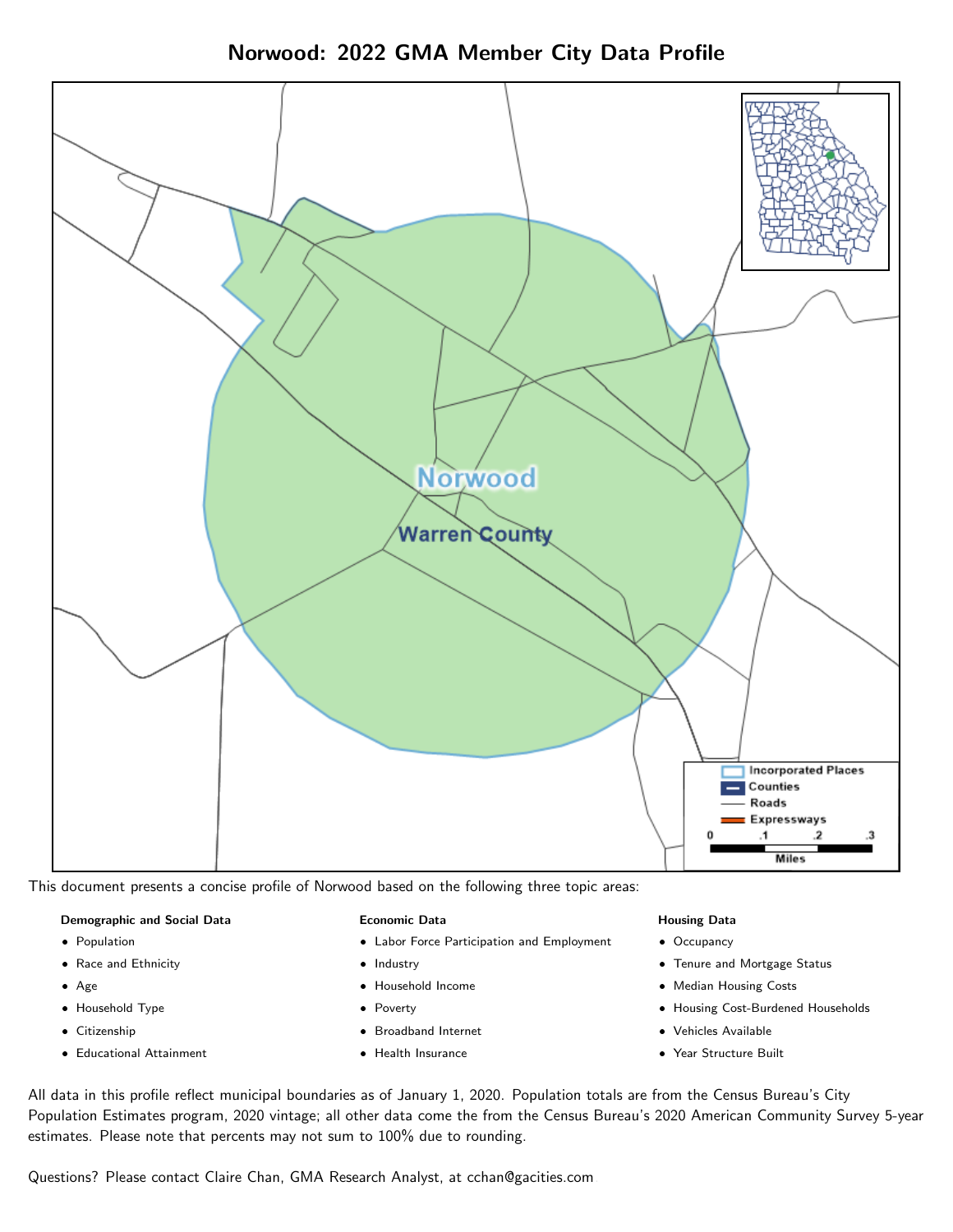# Norwood: Demographic and Social





0% 2% 4% 6% 8% 10% 12% 14% 14% 12% 10% 8% 6% 4% 2%

# **Citizenship**

Age

| <b>Native Born</b><br>100% |  |
|----------------------------|--|
|                            |  |

Race and Ethnicity



Source: U.S. Census Bureau, City Population Estimates, 2020 vintage Source: American Community Survey, 2020 5-year estimates, table B03002

# Household Type



Source: American Community Survey, 2020 5-year estimates, table B01001 Source: American Community Survey, 2020 5-year estimates, table B11001

### Educational Attainment



Source: American Community Survey, 2020 5-year estimates, table B05002 Source: American Community Survey, 2020 5-year estimates, table B15002

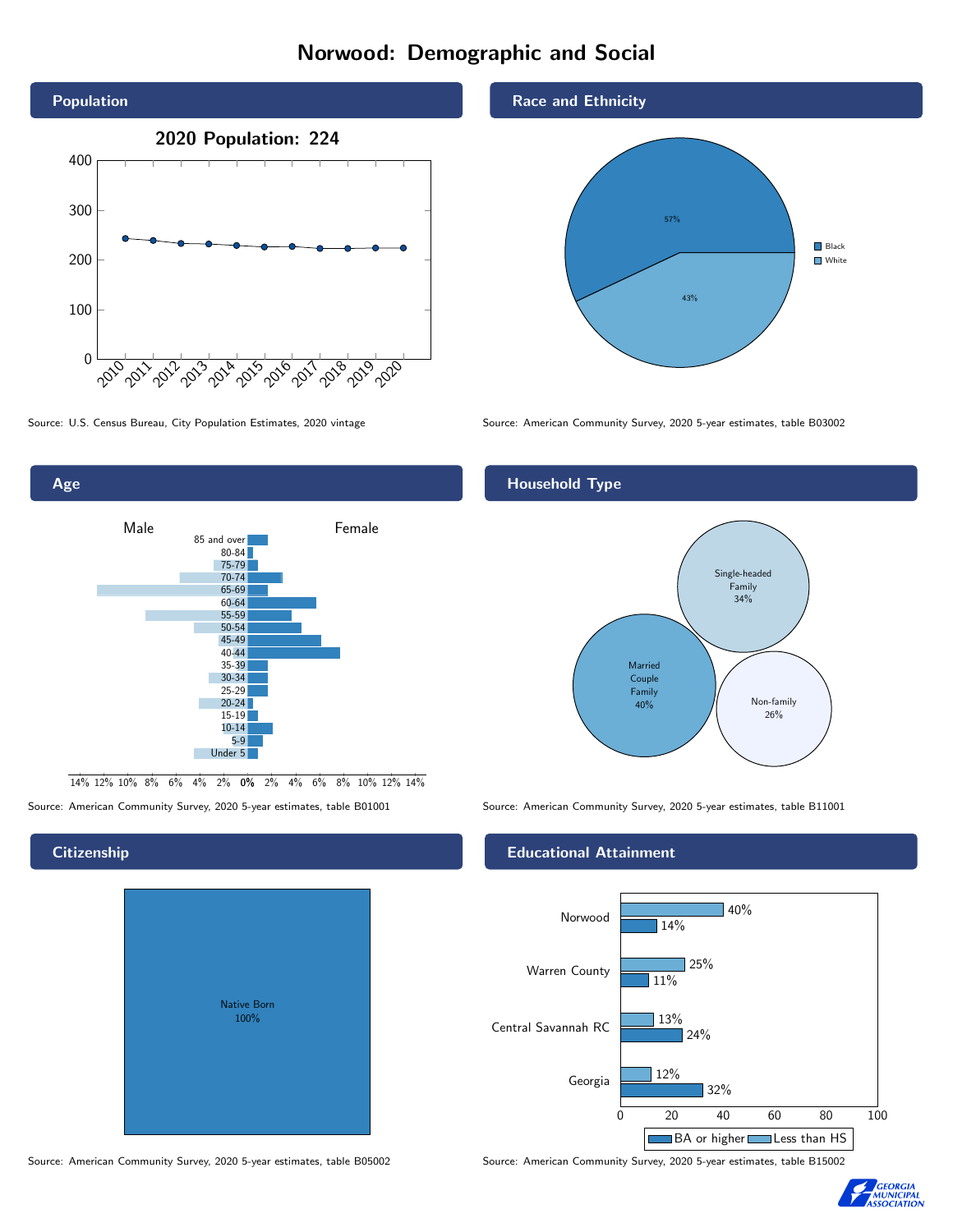# Norwood: Economic



Source: American Community Survey, 2020 5-year estimates, table B23001 Note: Unemployment rate is based upon the civilian labor force.

# Industry

| Agriculture, forestry, fishing and hunting, and mining      | 8%    |
|-------------------------------------------------------------|-------|
| Construction                                                | 3%    |
| Manufacturing                                               | 12%   |
| <b>Wholesale Trade</b>                                      | $0\%$ |
| Retail Trade                                                | 20%   |
| Transportation and warehousing, and utilities               |       |
| Information                                                 | $0\%$ |
| Finance and insurance, real estate, rental, leasing         |       |
| Professional, scientific, mgt, administrative, waste mgt    |       |
| Educational services, and health care and social assistance | 37%   |
| Arts, entertainment, recreation, accommodation, food        | 7%    |
| service                                                     |       |
| Other services, except public administration                |       |
| Public administration                                       |       |

Source: American Community Survey, 2020 5-year estimates, table C24030



Source: American Community Survey, 2020 5-year estimates, tables B19013 and B19025 Source: American Community Survey, 2020 5-year estimates, table B17010

Broadband Internet No 51% Yes 49%

#### Health Insurance



Source: American Community Survey, 2020 5-year estimates, table B28002 Source: American Community Survey, 2020 5-year estimates, table B18135



#### Poverty